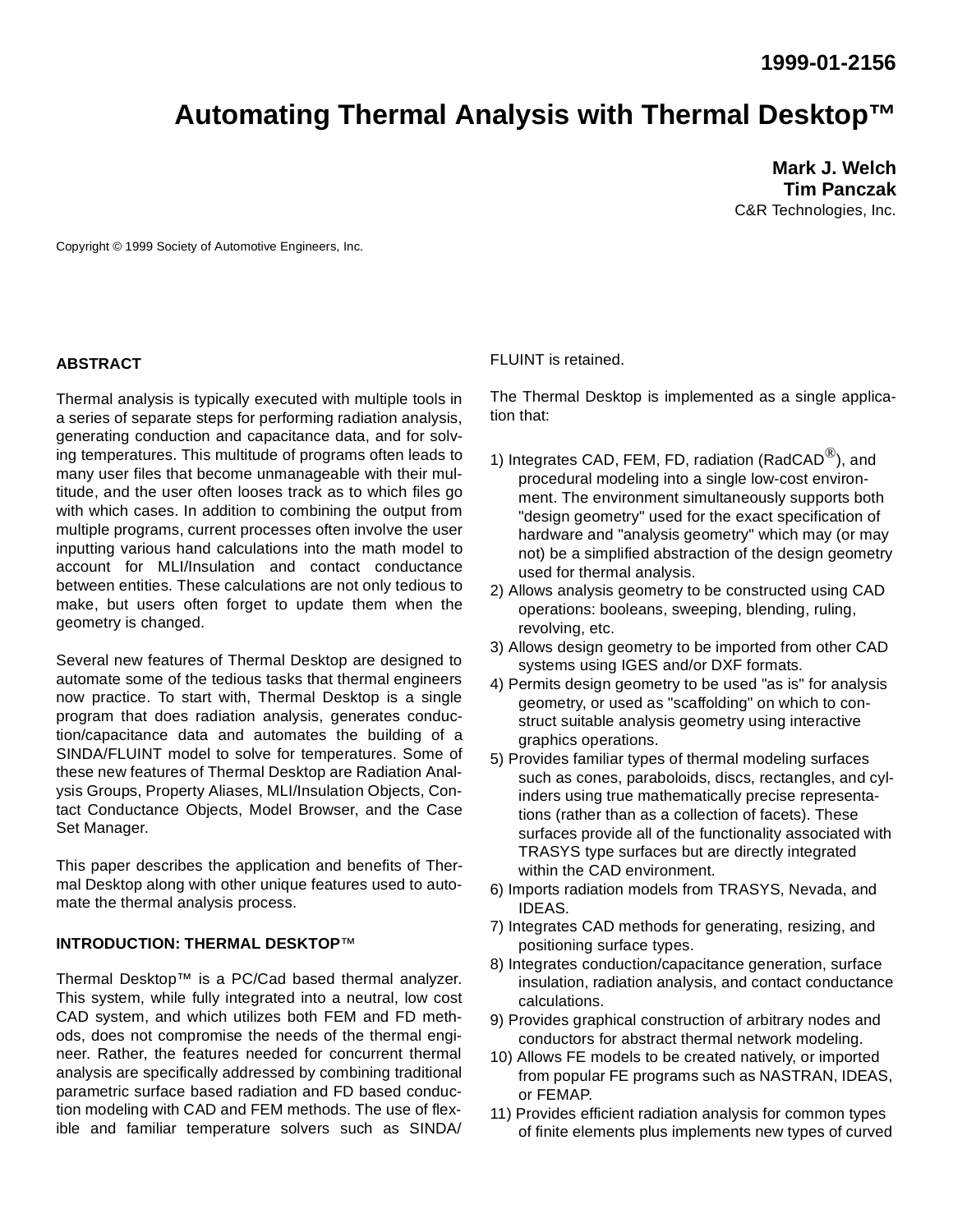finite elements for even faster radiation analysis.

- 12) Implements a new thermal sub node that simplifies a collection of complex nodes/conductors/finite elements into one or more SINDA/FLUINT nodes.
- 13) Provides graphical construction of procedural thermal model entities such heat loads and thermostats.
- 14) Outputs data in both SINDA/FLUINT and SINDA/G type formats.

## **RADIATION ANALYSIS GROUPS**

Consider a model that has enclosures of some kind within it. This model could be a simple satellite that has electronics on the interior of some type of body, such as the satellite shown in Figure 1. Radiation plays an important part in the thermal analysis of this interior body. Radiation also plays an important part on the exterior part of this body, not only for radiation conductors, but also for heating rates from the sun and the planet. For a small model, the user could place all the surfaces in the same model and do radiation analyses. This overloads the analysis by calculating zero values for the heating rates on the interior of the satellite. A better way is to create two separate radiation models. Prior methods using programs such as TRASYS[1] and TSS[2] would require the user to build two completely separate models to analyze the radiation, one for the interior and one for the exterior. Thermal Desktop allows the user to build a single model and to place different sides of surfaces in different radiation analysis groups. This input is shown in Figure 2. The benefits of radiation analysis groups are:



Figure 1: Simple Satellite Model

- Changes to the geometry such as scaling the body size are only performed once, thus eliminating the need to edit two models which lowers the risk of making an error.
- For surfaces with the same node numbers on each side, the management is much simpler for the user because the node id is referenced from only one place.
- Allows the program to make calculations more efficiently, thus doing them faster and also using less disk space to store the results.
- All of the geometric data is stored in a single place.

This not only creates an environment for simpler file management, but it also helps to eliminate modeling errors.

There is no limit to the number of radiation analysis groups in a model. Thus, models with multiple enclosures may easily be analyzed.

| Cond/Cap                               | Contact     | Insulation                                                                                                                                                | Surface |
|----------------------------------------|-------------|-----------------------------------------------------------------------------------------------------------------------------------------------------------|---------|
| Subdivision                            | Numbering   | Analysis                                                                                                                                                  | Optics  |
| intern - BOTTOM/IN<br>extern - TOP/OUT |             | The list box at left displays<br>the Analysis Groups to which<br>this surface belongs.<br>Remove From Group<br>Change Active Sides<br>Add<br>extern<br>to |         |
| Active Sides for Change/Add            |             |                                                                                                                                                           |         |
| $\bullet$ Top/Out                      | C Bottom/In | C. Both                                                                                                                                                   | C None  |

Figure 2: Radiation Analysis Input Page

### **PROPERTY ALIASES**

Property aliases are a unique feature of Thermal Desktop. Using aliases, optical and thermophysical properties for many surfaces may be changed by changing the value of a single alias. Property aliases consist of an alias name, and a name of a property definition contained in a property database file.

Thermal Desktop surfaces reference optical properties by name, rather than entering values directly for each surface. When surfaces are processed for calculations, actual property values associated with the name are retrieved from the current optical property database. Surfaces may also use a property alias. In this case, properties defined for the physical property name associated with the alias are used.

An example of using property aliases could be that you have decided to place multi layered insulation (MLI) blankets around some surfaces in your model. Your next task will be to determine the proper number of layers of the blankets, so you will have to do your analysis several times. With property aliases, the user can create the alias blanket and specify that for each surface requiring the blanket. Blanket can then point to 8 layer blanket in the material database for the first run. The second run can point to 12 layer blanket, and so on.

### **MLI/INSULATION NODES**

Spacecraft thermal analysis almost always involves the modeling of Multi Layered Insulation (MLI). Prior geometric based programs such as TRASYS and TSS do not provide simple methods for the modeling of MLI. A typical past process of modeling the MLI is for the user to look up the area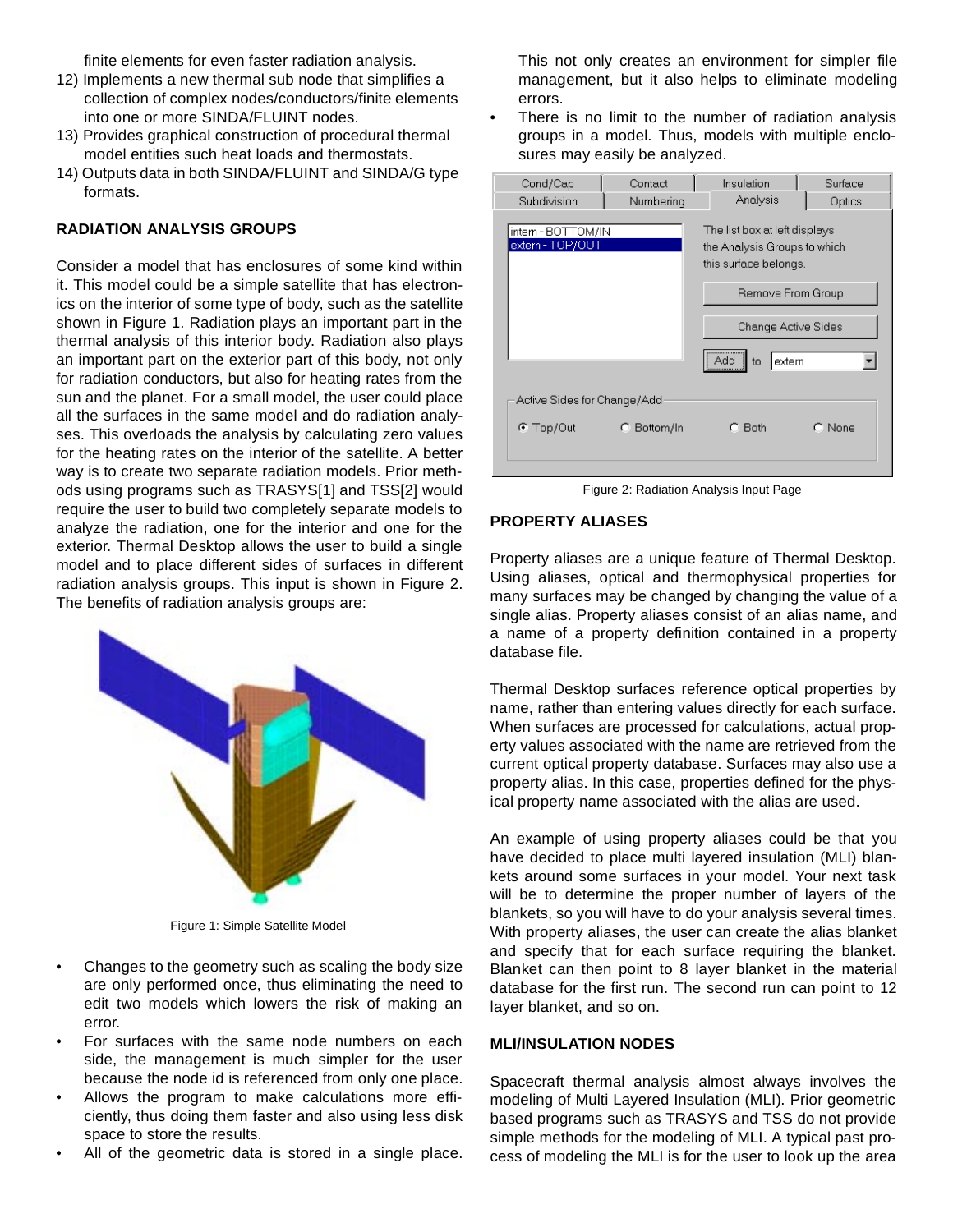of a node from the radiation output, and then to hand type a radiation conductor based on that area and an effective emissivity. The effective emissivity is a function of the age of the blanket and the number of layers in the MLI. This prior process is not only tedious, it is conducive to modeling errors when the original geometry is changed because the user may forget to update the area.

The process of modeling MLI using Thermal Desktop is really quite simple. The user must first define the material property of the MLI, this is shown on the Thermophysical Property From (Figure 3). There are several items of interest on the form.

- Input for the effective emissivity is input at the bottom of the form.
- The user may specify to also output a linear conductor by inputting a non-zero value for the conductivity (the conductivity may also be temperature varying). This is especially useful when the MLI is at extremely cold temperatures where the linear conductance is more dominant than the radiative conductance across the MLI.
- Inputting the specific heat or density as zero will cause Thermal Desktop to output arithmetic nodes for the MLI/Insulation material.

| <b>Thermophysical Properties</b> |                            |        |                                |                     |
|----------------------------------|----------------------------|--------|--------------------------------|---------------------|
| Property:                        | mli                        |        |                                |                     |
|                                  | Conductivity [BTU/hr/ft/F] |        |                                |                     |
| k                                | ю                          |        | Edit Table                     | <b>FI Use Table</b> |
| Igy.                             | 1577707                    |        | Folt Toble                     | E DecTable          |
| ka                               | 0.577797                   |        | EchTeblo                       | E Use Table         |
| © Isotropic                      |                            |        |                                |                     |
| C Ansolropic                     |                            |        |                                |                     |
|                                  | Specific Heat [BTU/Ibm/F]  |        |                                |                     |
| cp                               | Þ                          |        | Edit Table.                    | <b>F</b> Use Table  |
| Density [Ibm/#"3]                |                            |        |                                |                     |
| rho.                             | 0.0624283                  |        |                                |                     |
| Effective emissivity             |                            |        |                                |                     |
| a-star                           | 0.025                      |        | [used for insulation and cone] |                     |
|                                  | OK.                        | Cancel |                                | Help                |
|                                  |                            |        |                                |                     |



Once the MLI material has been defined the user may specify to apply the MLI on the Insulation Page of the Surface Properties Form (Figure 4). Items to note on this form are:

- Application may be made to the top/out or bottom/in side of a surface.
- A thickness may be input. This thickness is used to calculate the linear conductor, if applicable, and also the capacitance of the insulation node.

The user may select to offset the node id's by an input value, or to place the MLI nodes in a different submodel.

| Subdivision<br>Cond/Cap      | Numbering<br>Contact | Analysis<br>Insulation       | Optics<br>Surface |
|------------------------------|----------------------|------------------------------|-------------------|
| $\nabla$ Put on top/out side |                      | $\Box$ Put on bottom/in side |                   |
| Top/Out Side                 |                      | Bottom/In Side               |                   |
| Material:<br>lmli            |                      | Material:                    | DEFAULT           |
| Thickness:<br>Iо             |                      | Thickness:<br>10             |                   |
| ⊙ Offset Node ID's by:       |                      | ⊙ Offset Node ID's by:       |                   |
| 10000                        |                      |                              | 20000             |
| C. Use new submodel:         |                      | C Use new submodel:          |                   |
| MAIN                         |                      |                              | MAIN              |
| Thickess units:              | ft                   |                              |                   |

Figure 4: Insulation Page

While the prior discussion involves details MLI modeling, the same process can be used to model any type of insulating material. For other insulating materials, the effective emissivity would be input as zero, and the user would concentrate on inputting the proper values for the linear conductivity and the thickness of the insulation.

# **CONTACT CONDUCTANCE**

Thermal analysis almost always involves creating conductors between objects that have some kind of contact conductance between them. Whether it is the mounting of a chip to a circuit board (area to area contact) or attaching a circuit board to a box frame via a card guide (edge to area contact), thermal engineers have been doing these calculations by hand for a long time.(See Figure 5)



Figure 5: Contact Conductance Examples

The user input to specify the contact conductance is extremely simple. The user simply selects to apply the contact conductance from the contact page of the surface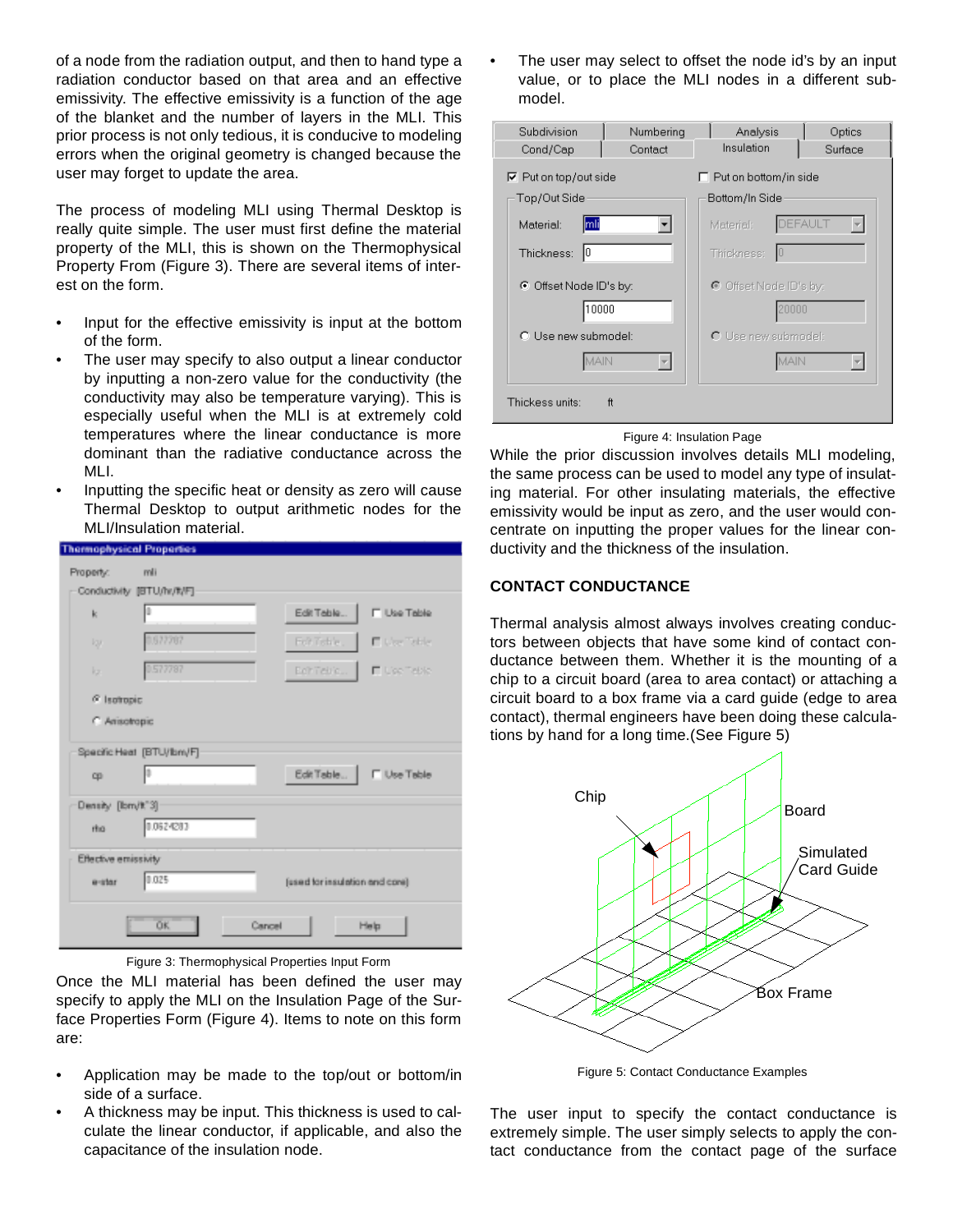properties form. Figure 6 shows the input for applying the contact conductance from the chip. When Thermal Desktop performs the SINDA/FLUINT conductance/capacitance calculations, the program will find the closest nodes to the contact area and hook up the conductors. Some significant advantages to this method are:

- The nodes do not have to line up. For the above example, there would be four conductors from the chip to the board that would be evenly weighted.
- The user can input the contact conductance in their desired units. Thermal Desktop does all the conversions to create a proper SINDA/FLUINT model.
- Since the calculation is performed when the SINDA/ FLUINT output is calculated, the user can easily change submodels, nodes ids, and the breakdown of not only the surface with contact applied, but also the breakdown of the surface/s to where the contact is made and the conductors will be properly made at output time.
- The contact calculation is extremely fast as Thermal Desktop uses the same type of Oct Cell acceleration that is present in the radiation calculations (RadCAD).
- The user has control over the number of integration levels used to determine the contact. Higher integration levels can lead to more accurate area contact distribution at the expense of more CPU time.

| Subdivision<br>Cond/Cap                                                                     | Numbering<br>Contact | Analysis<br>Insulation |                      | Optics<br>Surface |
|---------------------------------------------------------------------------------------------|----------------------|------------------------|----------------------|-------------------|
| Generate contact conductors to adjacent surfaces for:<br>Top/Bottom:<br>$\Box$ Top/Out Side |                      |                        |                      | Top/Bottom Units: |
| <b>▽</b> Bottom/In Side                                                                     | 5                    |                        | W/in <sup>2</sup> /K |                   |
| Edges:                                                                                      |                      |                        |                      |                   |
| $\Box$ Along X axis:                                                                        |                      |                        |                      |                   |
| $\Box$ Y axis at Xmax:                                                                      |                      |                        | Edge Units:          |                   |
| $\Box$ X axis at Ymax:                                                                      |                      |                        | W/in/K               |                   |
| Along Y axis:<br>ш                                                                          |                      |                        |                      |                   |

Figure 6: Area Contact Specification

## **MODEL BROWSER**

Thermal Desktop's Model Browser, shown in Figure 7, is a unique approach that allows the user to debug their model from a graphical standpoint. Items are listed in the tree by Node ID, with the user being able to edit, delete, turn visibility on/off, display node ids on the model, and to isolate the specific node by displaying only it. The tree can be listed by submodel name and node id, radiation analysis group, user conductors, heatloads, assemblys, or trackers.

In addition to isolation of nodes, users can select to isolate an entire submodel or analysis group. The Model Browser is quickly becoming one of the most popular features of

| <b>Model Browser</b>                                                                       |                 | $\vert x \vert$ |
|--------------------------------------------------------------------------------------------|-----------------|-----------------|
| List:<br>Analysis Group<br>▾╎                                                              | Display Options |                 |
| Configuration Node Tree<br>ங்- <mark>⊠</mark> BASE                                         | Shaded          | Shade Off       |
| n <mark>sm</mark> AFT<br>⊟- <mark>sm</mark> main                                           | Node ID         | Node ID Off     |
| $R_N$   1<br>R <sub>N</sub> 2                                                              | Only            | Show All        |
| $\mathbb{R}_{\mathsf{N}}$ 3<br>$R_{\rm N}$   4                                             | Vis On          | Vis Off         |
| <b>MID</b><br>⊟⊹ <mark>sM</mark><br>MI                                                     |                 |                 |
| $\mathbb{E}_{\mathbb{N}}$ 2<br>$\overline{R_{\mathsf{N}}}$ 3                               | Set View Vector |                 |
| $R_{\rm N}$ 4<br>$\overline{\mathsf{R}_{\mathsf{N}}}$ 5                                    | Normal          | Zoom            |
| $\overline{\phantom{a}}$ 6<br>$\overline{R_N}$ 7<br>$\overline{\mathbb{E}_{\mathsf{N}}}$ 8 | Edit            |                 |
| $\overline{\mathbb{E}_{\mathsf{N}}}$ 9<br>$\sqrt{R_N}$ 10                                  | Individual      | C Surfaces      |
|                                                                                            | Multi           | C Nodes         |
|                                                                                            | Delete          |                 |
| Close                                                                                      |                 | Help            |

Figure 7: Model Browser

Thermal Desktop.

# **CASE SET MANAGER**

A new feature implemented in Thermal Desktop allows a "one button" solution to integrating all thermal analysis activities.

The "Case Set" feature allows an analysis case to be created from one or more "jobs". Radiation conductor jobs, orbital heating rate jobs, conduction/capacitance jobs, and SINDA/FLUINT jobs may all be defined as part of a Thermal Desktop case. When a case is executed, radiation jobs are executed as needed, SINDA/FLUINT data is generated and executed, and postprocessing results are automatically returned to Thermal Desktop for color temperature mapping.

The Case Set Manager form, shown in [Figure 8,](#page-4-0) allows the user to set up various cases for analysis. Each case has various properties to define the radiation analysis jobs (both for radiation conductors and orbital heating rates), and steady state or transient temperature calculations. Each case is referred to by a user input name. Once the properties are associated with a case, the user may select the run case button to solve that case.

The tasks associated with a case are to calculate radiation, conductance/capacitance, build a SINDA model, run the SINDA model, and then to postprocess the results. For simple SINDA models that have limited user logic, the user never has to enter a text editor. Of course, the user may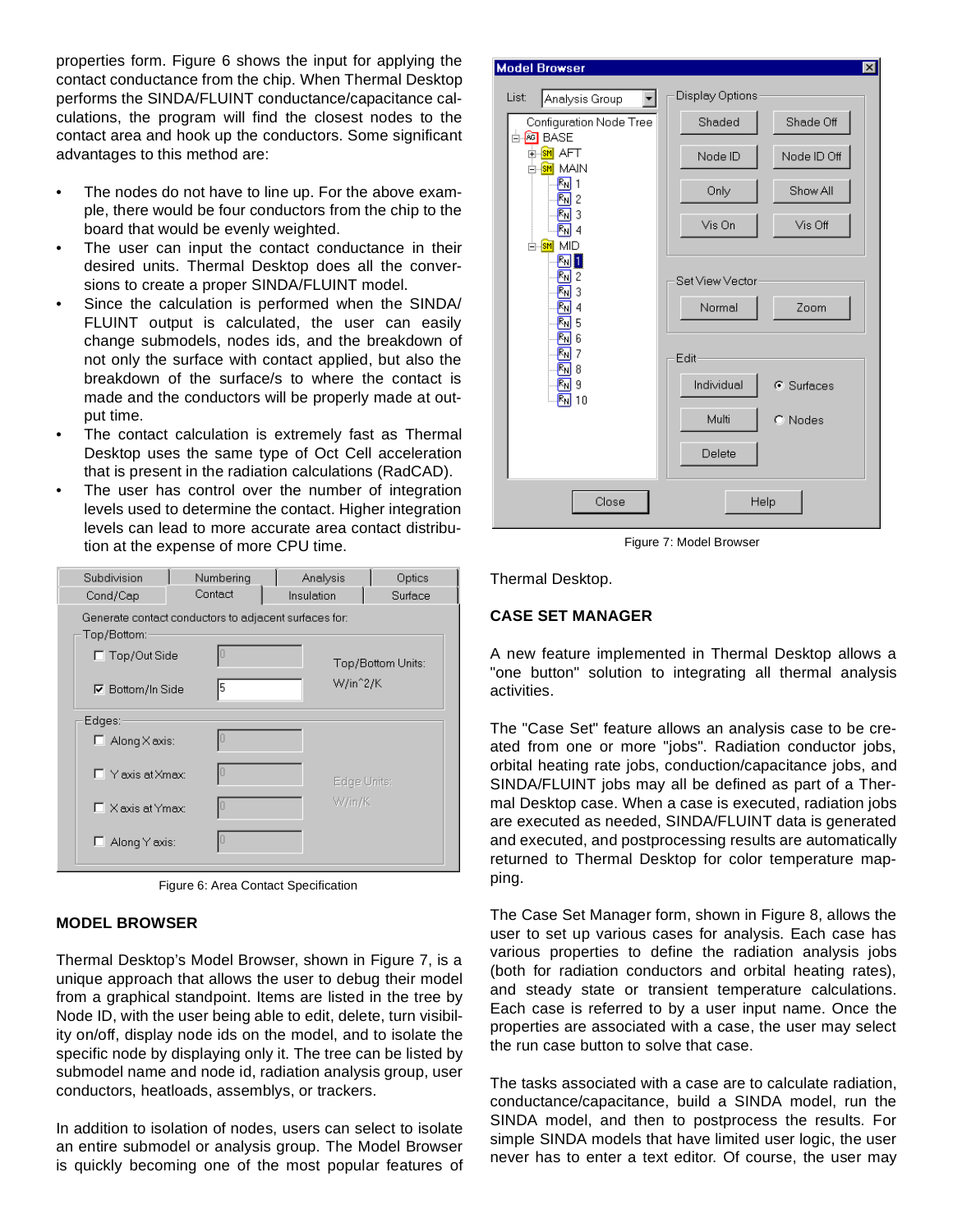<span id="page-4-0"></span>edit the SINDA model to include any non-geometric entities or input any specialized user logic.

| <b>Case Set Manager</b>                        | $\times$        |
|------------------------------------------------|-----------------|
| Case Sets:                                     | Manage          |
| <b>Hot Case</b><br>Cold Case                   | Add             |
| Without Radiation<br>Steady State<br>Transient | Rename          |
|                                                | Delete          |
|                                                | Properties      |
| Tasks                                          |                 |
| $\nabla$ Calc Radiation                        | Options         |
| $\nabla$ Calc Cap/Cond                         |                 |
| <b>▽</b> Build SINDA model                     | <b>Run Case</b> |
| $\nabla$ Run SINDA model                       |                 |
| <b>▽</b> PostProcess SINDA results             |                 |
| ΟK.<br>Cancel                                  | Help            |

Figure 8: Case Set Manager

Various properties are associated with each case set. These properties allow the user to specify the radiation analysis jobs, the type of temperature calculations, and the type of output of the temperature calculations. The radiation properties page is shown Figure 9. The user inputs the radiation job by specifying the analysis group, the orbit, and the type of calculations, whether it is full Monte Carlo Ray Tracing or uses the ultra fast Progressive Radiosity routine that is unique to RadCAD.

| Radiation Tasks S/F Calculations S/F Output   Advanced |                                                                                        |
|--------------------------------------------------------|----------------------------------------------------------------------------------------|
|                                                        |                                                                                        |
| МC<br>rk                                               | Remove                                                                                 |
| МC<br>rk<br>МC<br>hr                                   | Copy                                                                                   |
|                                                        | Properties                                                                             |
|                                                        |                                                                                        |
| Orbit:                                                 | Add                                                                                    |
| BETA_0                                                 | Change                                                                                 |
| C Heating Rates                                        | ⊙ Monte Carlo                                                                          |
| C Articulated Radks                                    | C Progressive                                                                          |
|                                                        | Analysis Group, Orbit, Type of Calc, Method<br>МC<br>rk<br>BETA 90<br>Add/Change Tasks |

Figure 9: Case Set Radiation Page

Each radiation job has properties associated with it, as shown in Figure 10. The control page is shown and it allows the user to specify the number of rays, and various oct cell control parameters, as well as a few other items. Other pages allow the user to specify the output file names, as well as specify to shoot rays only for specific nodes, or

specific positions.

One of the benefits of setting up the radiation jobs in this manner is that the parameters used for the analysis and the output file names are stored with the model on the drawing file. When the model is transferred to another person, that person knows exactly where to look to see how the data was calculated.

| Control   Radik Curput   Heatrate Output   Nodes   Positions   Ray Plot |                 |
|-------------------------------------------------------------------------|-----------------|
| VF/Radk/Heating rates                                                   |                 |
| Reys per node:                                                          | hoao            |
| Energy cutoff frection:                                                 | 0.1             |
| Max act-tree subdivisions:                                              | 5               |
| Max surfaces per cell:                                                  | B               |
| P Use Oct-tree to accelerate calculations                               |                 |
| P Generate SINDA/FLUINT input file after calculations                   |                 |
| F Reset random number generator before calculations                     |                 |
| Heating rate sources                                                    |                 |
| <b>IZ Solar</b><br>P Planetshine                                        | $\nabla$ Albedo |
| Additional Parameters for Direct Heating Rates                          |                 |
| <b>Percent Error Desired</b>                                            | D               |
| Reys before beginning error checks:                                     | 10              |
|                                                                         |                 |

Figure 10: Radiation Properties

The user may specify a case set to be a steady state calculation or a transient as shown in [Figure 11](#page-5-0). If both steady state and transient are selected, then a steady state calculations will be performed before the transient is started. For transient cases, the user may input the start and stop time, as well as the timestep. Of course, inputting a time step of zero will use the automatic time step feature of SINDA/ FLUINT, which is the highly recommended default. The user may specify the control criteria based on the maximum temperature change between iterations and for steady state cases, both nodal and system energy balances may be converged upon.

The case set output page, shown in [Figure 12](#page-5-0), allows the user to control the output of the SINDA/FLUINT job. The output may be in two forms, one for ASCII which may be read in a text editor, and one that is binary and can be mapped directly on the model. The user can control the output file names, the interval between output calls, and the type of data output.

The advanced page, shown in [Figure 13,](#page-5-0) provides the user with three capabilities. First, it allows the user to include a file into the SINDA deck when it is built. This file may contain specialized user logic or non geometric entities that the model should consider. The second option on the advanced form allows the user to use the matrix inversion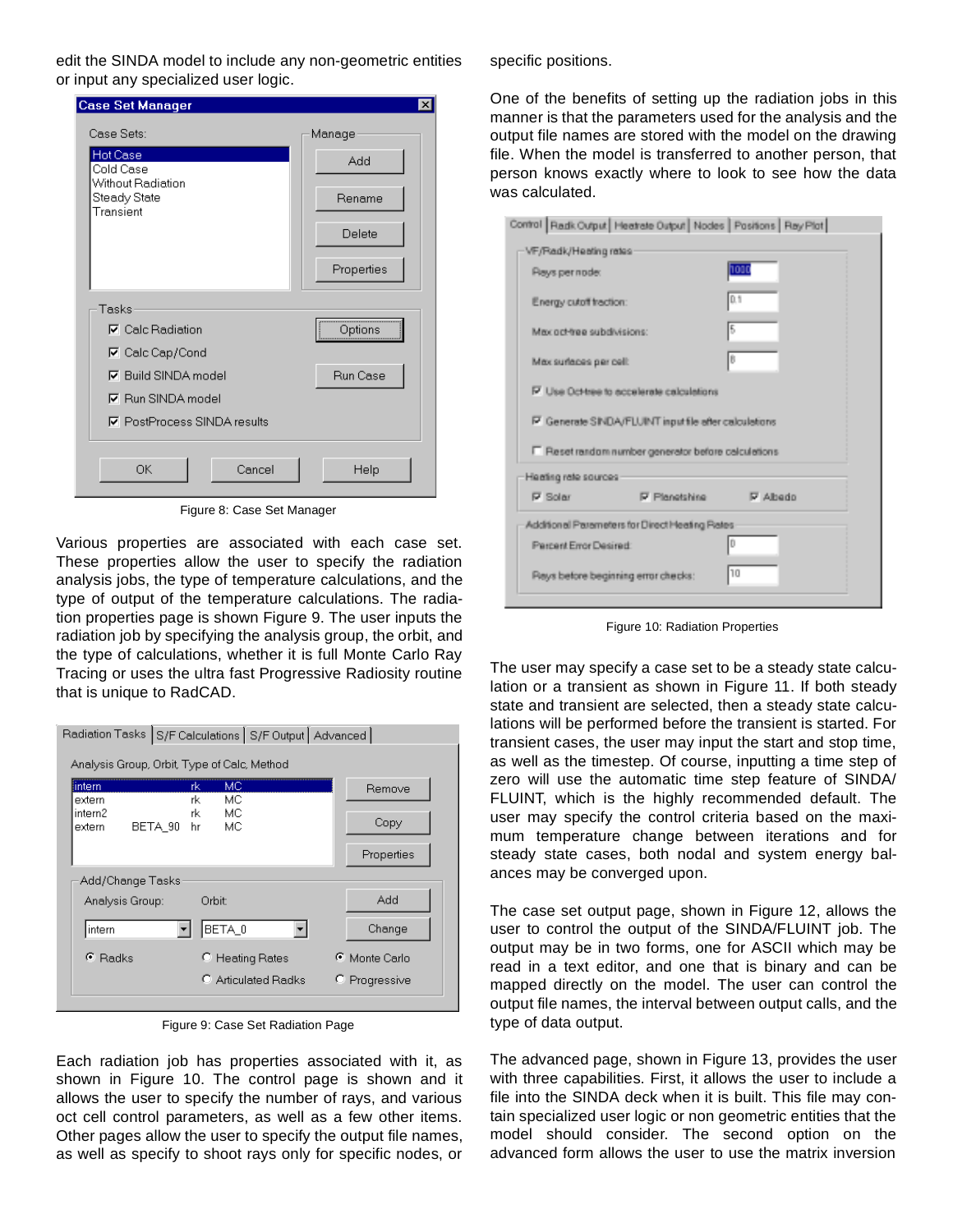<span id="page-5-0"></span>

| Radiation Tasks      |                                                                                                                  | S/F Calculations S/F Output Advanced    |                         |
|----------------------|------------------------------------------------------------------------------------------------------------------|-----------------------------------------|-------------------------|
| Solution Type        | <b>☑</b> Steady State (STDSTL)<br>$\nabla$ 2nd Order Implicit (FWDBCK)                                           | Explicit (FORWRD)                       |                         |
| Start Time:          |                                                                                                                  | Time Step                               |                         |
| End Time:            |                                                                                                                  | Time Units: hr                          |                         |
| Convergence Criteria | Max Iterations (NLOOPS/NLOOPT):<br>System Level Energy Balance: (EBALSA)<br>Nodal Level Energy Balance: (EBALNA) | Max Temperature Change (DRLXCA/ARLXCA): | 10000<br>0.01<br>n<br>n |

Figure 11: Case Set SINDA/FLUINT Calculations Page

| Radiation Tasks   S/F Calculations           | S/F Output   Advanced |
|----------------------------------------------|-----------------------|
|                                              |                       |
| SINDA Filename:                              | case0.inp             |
| Text Output                                  |                       |
| Output Filename:                             | case0.out             |
| Output Increment:                            | hr                    |
| $\nabla$ Temperatures                        | Capacitance           |
| Heat Map                                     | Incident Heat         |
| Output for Color Postprocessing and XY Plots |                       |
| Save Filename:                               | case0.sav             |
| <b>■</b> Temperatures                        | Incident Heat         |
| Conductors Figure 12: Case Set Output Page   |                       |

method for temperature calculations as opposed to the iterative method that is the default. This new matrix inversion method is new to SINDA/FLUINT Version 4.1. The third option allows the user to start the SINDA run by reading a time point from a previously generated SAVE file. Once the user has selected the restart file, the Set Time button can be selected and the user can select the restart time from a list of times on the file. This method of restart is much simpler that previous methods.

The case set props page, shown in Figure 14, allows the user to specify property databases and property aliases that will be used for this case set. The default properties for a case set are the global properties. When the override is selected, that database will be loaded into the program and used for the analysis of that case set.

An example of where this would be applied is for beginning of life (BOL) properties and end of life (EOL) properties. The user could set up two different case sets that only differ by the properties to be used for the analysis. By setting the model up in this fashion, each case set can be solved with the click of a button.

In addition to allowing different databases for each case

| Radiation Tasks   S/F Calculations   S/F Output Advanced   Props |        |               |
|------------------------------------------------------------------|--------|---------------|
|                                                                  |        |               |
| Include File:                                                    |        | <b>Browse</b> |
| □ Use Matrix Solution Method                                     |        |               |
|                                                                  |        |               |
|                                                                  |        |               |
| Set Initial Temperatures                                         |        |               |
| F Read From Save File                                            | Browse | Set Time      |
| Filename:                                                        |        |               |
|                                                                  |        |               |
|                                                                  |        |               |

Figure 13: Case Set Advanced Page

| Radiation Tasks   S/F Calculations   S/F Output   Advanced                          | Props         |
|-------------------------------------------------------------------------------------|---------------|
| Optical Properties                                                                  |               |
| Aliases                                                                             |               |
| $\nabla$ Override current database                                                  | <b>Browse</b> |
| D:\users\mark\RadCAD\FE\RcOptics.rco<br>Filename:                                   |               |
| Thermophysical Properties.                                                          |               |
| Aliases                                                                             |               |
| $\nabla$ Override current database                                                  | <br>Browse    |
| Filename:<br>D:\users\mark\RadCAD\FE\TdThermo.tdp<br>Figure 14: Case Set Props Page |               |

set, the user could use different Property Aliases for each case set. Thus, in the MLI Blanket example described above, two case sets could be set up, one with the blanket alias set to 8 layer, while the second could be set up for 12 layer.

## **ACKNOWLEDGMENTS**

Development of Thermal Desktop was made possible by the support of NASA Marshall Space Flight Center, with Mr. Bill Till serving as contract monitor.

## **CONTACT**

C&R Technologies, Inc. 303 971 0292 303 971 0035 (FAX) www.crtech.com

User's manuals, tutorials, and training notes for software discussed are freely available in PDF format at www.crtech.com.